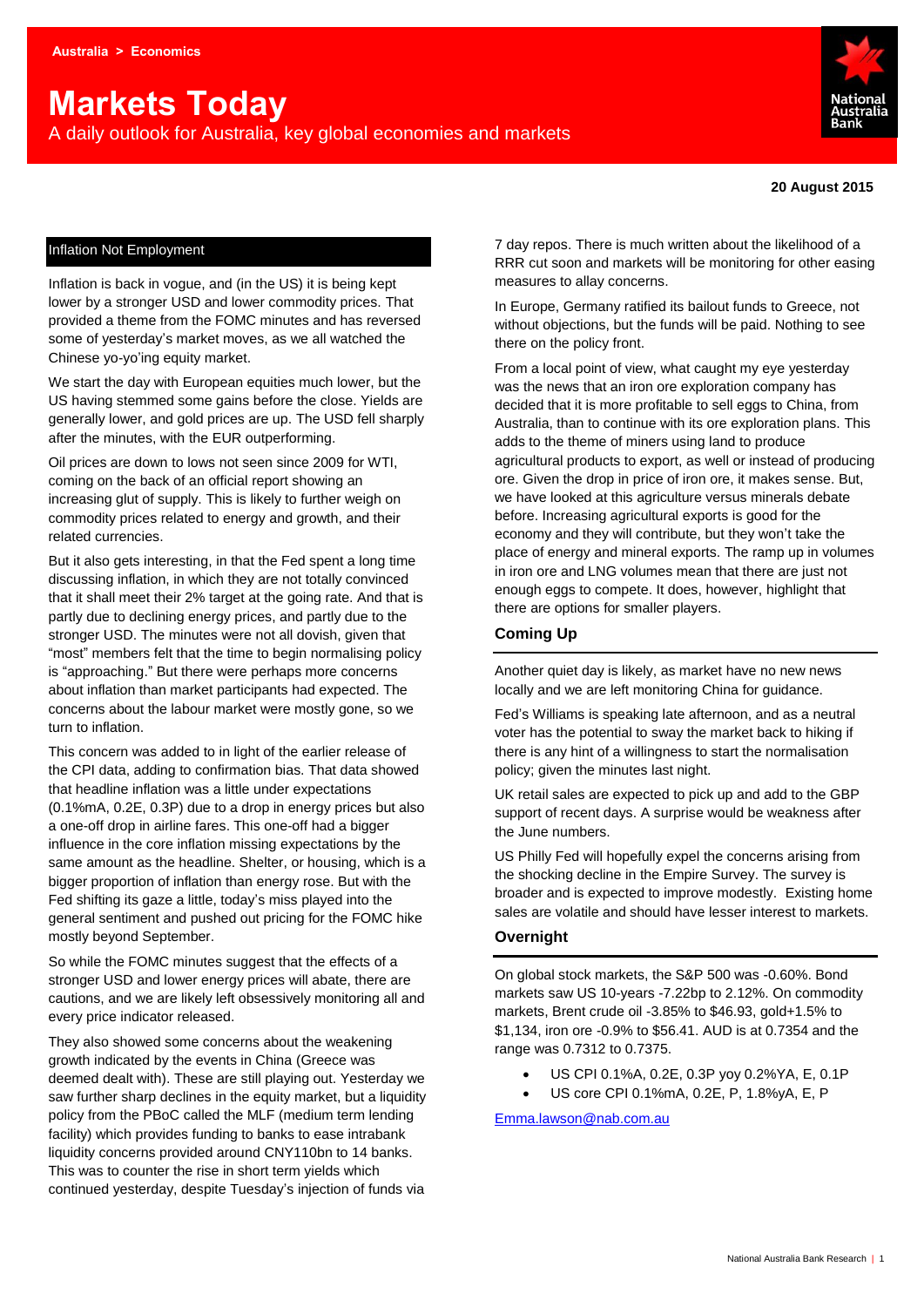#### Markets





|            | <b>Foreign Exchange</b>      |        |        |                                |                                |          |         |         | <b>Equities</b>      |                          |         |         | Commodities*                      |         |        |
|------------|------------------------------|--------|--------|--------------------------------|--------------------------------|----------|---------|---------|----------------------|--------------------------|---------|---------|-----------------------------------|---------|--------|
|            |                              |        |        | Indicative 24hr<br>ranges (**) |                                | Other FX |         |         | <b>Major Indices</b> |                          |         |         |                                   | Last    | % day  |
|            | Last                         | % chge | Low    | High                           |                                | Last     | % chge  |         |                      | Last                     | % day   | % y/y   | Oil (Brent)                       | 46.93   | $-3.9$ |
| <b>AUD</b> | 0.7354                       | 0.2    | 0.7312 | 0.7375                         | <b>HKD</b>                     | 7.7537   | 0.0     |         | Dow                  | 17.371                   | $-0.8$  | 2.7     | Oil (WTI)                         | 40.59   | $-4.8$ |
| <b>NZD</b> | 0.6604                       | 0.0    | 0.6551 | 0.6624                         | <b>CNY</b>                     | 6.3956   | 0.0     |         | S&P 500              | 2.083                    | $-0.6$  | 5.1     | Oil (Tapis)                       | 49.63   | $-0.7$ |
| <b>EUR</b> | 1.1122                       | 0.9    | 1.1018 | 1.1134                         | SGD                            | 1.4029   | $-0.1$  |         | Nasdag               | 5,026                    | $-0.7$  | 11.0    | Gold                              | 1133.80 | 1.5    |
| GBP        | 1.5679                       | 0.1    | 1.5635 | 1.5701                         | <b>IDR</b>                     | 13.843   | 0.3     |         | <b>FTSE</b>          | 6.403                    | $-1.9$  | $-5.5$  | <b>CRB</b>                        | 193.75  | $-1.5$ |
| <b>JPY</b> | 123.87                       | $-0.4$ | 123.69 | 124.47                         | <b>THB</b>                     | 35.54    | 0.0     |         | <b>DAX</b>           | 10,682                   | $-2.1$  | 14.4    | <b>GS Metals</b>                  | 267.2   | $-1.5$ |
| CAD        | 1.3117                       | 0.4    | 1.3025 | 1.3178                         | <b>KRW</b>                     | 1.186    | 0.0     |         | CAC <sub>40</sub>    | 4.884                    | $-1.1$  | 14.8    | Aluminium                         | 1543    | 0.1    |
| AUD/EUR    | 0.6611                       | $-0.7$ |        |                                | <b>TWD</b>                     | 32.55    | 0.4     |         | Nikkei               | 20.223                   | $-1.6$  | 30.9    | Copper                            | 4999    | $-0.8$ |
| AUD/JPY    | 91.06                        | $-0.3$ |        |                                | PHP                            | 46.31    | 0.0     |         | Shanghai             | 3,794                    | $+1.2$  | 69.4    | <b>Nickel</b>                     | 10392   | 0.6    |
| AUD/GBP    | 0.4689                       | 0.1    |        |                                | <b>CHF</b>                     | 0.97     | $-1.2$  |         | Hang Seng            | 23.168                   | $-1.3$  | $-7.9$  | Zinc                              | 1780    | 1.3    |
| AUD/NZD    | 1.1129                       | 0.1    |        |                                | <b>SEK</b>                     | 8.51     | $-0.4$  |         | ASX 200              | 5,380                    | $+1.5$  | $-4.5$  | Ch. steel                         | 2037    | 0.0    |
|            |                              |        |        |                                |                                |          |         |         |                      |                          |         |         | Iron ore                          | 56.4    | $-0.9$ |
|            |                              |        |        |                                |                                |          |         |         |                      |                          |         |         | Coal                              | 58.9    | $-0.2$ |
|            | <b>Interest Rates</b>        |        |        |                                |                                |          |         |         |                      | <b>Overnight Futures</b> |         |         | Wheat Chic.                       | 500.0   | 0.3    |
|            | <b>Indicative Swap Rates</b> |        |        |                                | <b>Benchmark 10 Year Bonds</b> |          |         |         |                      |                          |         |         | Sugar                             | 10.59   | $-1.3$ |
|            | Cash                         | 3mth   | 2Yr    | 10Yr                           |                                | Last     | chge    | Sprd    |                      |                          | Last    | Chge    | Cotton                            | 67.36   | $-0.8$ |
| <b>USD</b> | 0.25                         | 0.33   | 0.90   | 2.20                           | <b>USD 10</b>                  | 2.12     | $-0.07$ |         |                      | Australia                |         |         | Coffee                            | 134.8   | $-3.1$ |
| <b>AUD</b> | 2.00                         | 2.14   | 2.06   | 3.04                           | <b>AUD 10</b>                  | 2.74     | 0.00    | 0.62    |                      | 3 mth bill               | 97.89   | 0.00    |                                   |         |        |
| <b>NZD</b> | 3.00                         | 2.93   | 2.89   | 3.64                           | NZD <sub>10</sub>              | 3.34     | 0.02    | 1.22    |                      | 98.1<br>3 Yr bond        |         | 0.04    | CO <sub>2</sub> Emissions - Euros |         |        |
| <b>EUR</b> | 0.05                         | 0.06   | 0.08   | 0.95                           | CAD <sub>10</sub>              | 1.31     | $-0.08$ | $-0.81$ |                      | 10 Yr bond               | 97.28   | 0.09    |                                   | Last    | % day  |
| GBP        | 0.50                         | 0.59   | 1.07   | 2.01                           | <b>EUR 10</b>                  | 0.62     | $-0.02$ | $-1.50$ |                      | $3/10$ sprd              | 0.82    | $-0.05$ | Jun-2015                          | 8.38    | 0.8    |
| <b>JPY</b> | 0.10                         | 0.09   | 0.13   | 0.54                           | <b>GBP 10</b>                  | 1.83     | $-0.04$ | $-0.29$ |                      | SPI                      | $-30.0$ | $-0.6$  | Dec-2015                          | 8.35    | 0.8    |
| CAD        | 0.50                         | 1.17   | 0.69   | 1.84                           | <b>JPY 10</b>                  | 0.38     | 0.00    | $-1.74$ |                      |                          |         |         | Dec-2016                          | 8.43    | 0.8    |

Please note the high/low FX rates are only an indication. Please refer to your National Dealer for confirmation.

\* All near futures contracts, except CRB. GS Metals is Goldman Sachs industrial metals index. Metals prices are CME. Emissions: ICE Dec contracts, Euros

\*\* These are indicative ranges over the past 24 hours; please confirm rates with your NAB dealer

Last is around 6:30am Sydney

Source: Bloomberg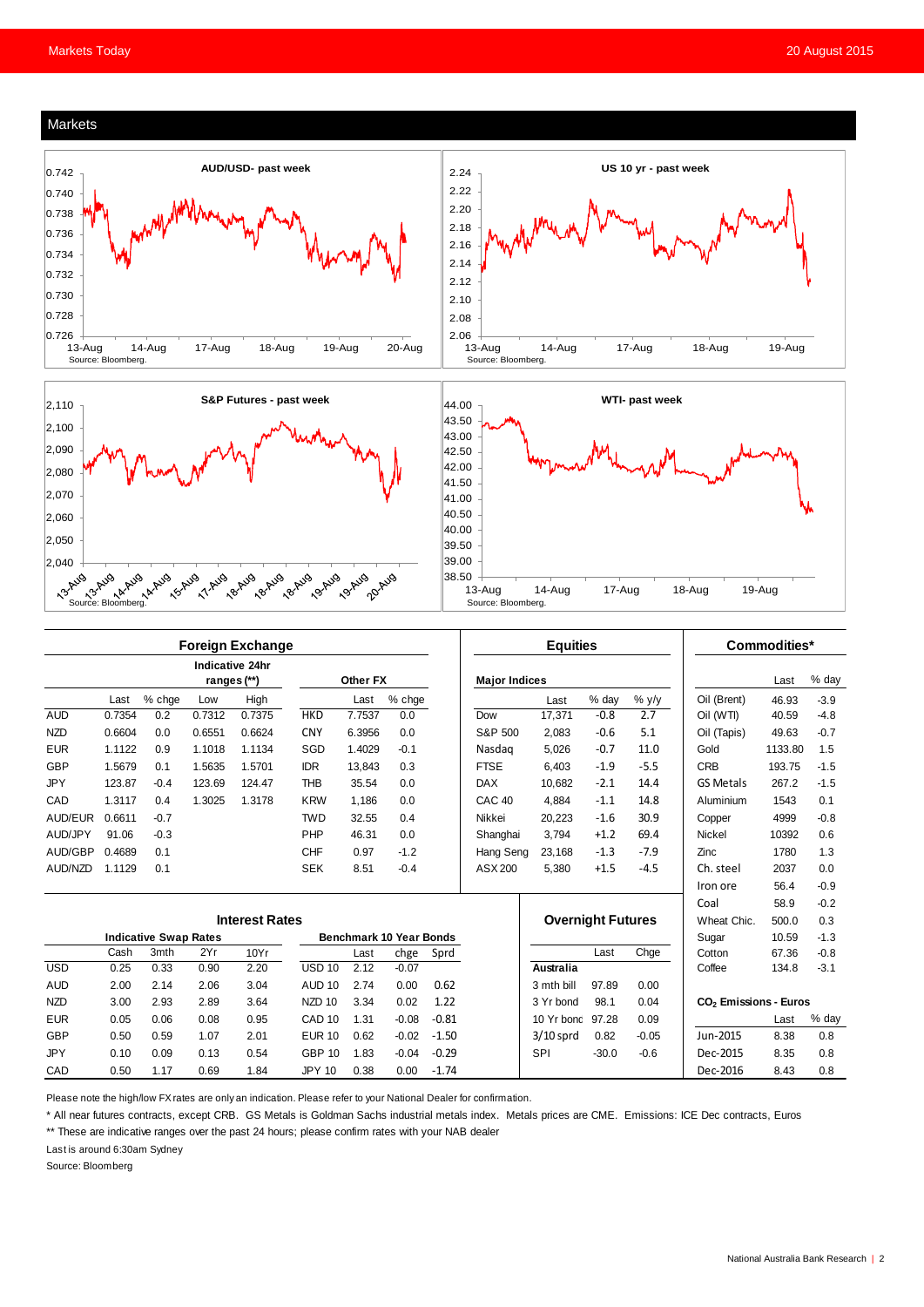#### Calendar

|                          |                                                                                              | Time            | <b>NAB</b>      |                       |        |                          |                |                |
|--------------------------|----------------------------------------------------------------------------------------------|-----------------|-----------------|-----------------------|--------|--------------------------|----------------|----------------|
|                          | <b>Country Economic Indicator</b>                                                            | Period          | Forecast        | <b>Consensus</b>      | Actual | <b>Previous</b>          | <b>GMT</b>     | <b>AEST</b>    |
|                          | Thursday, 20 August 2015                                                                     |                 |                 |                       |        |                          |                |                |
| NZ                       | ANZ Job Advertisements MoM                                                                   | Jul             |                 |                       |        | $-0.6%$                  | 22.00          | 8.00           |
| NZ<br>AU                 | ANZ Consumer Confidence Index / MoM<br><b>RBA FX Transactions Market</b>                     | Aug<br>Jul      |                 |                       |        | 113.9/-5.0%<br>2922M     | 1.00<br>1.30   | 11.00<br>11.30 |
| CН                       | <b>MNI Business Indicator</b>                                                                | Aug             |                 |                       |        | 48.8/-4.7                | 1.45           | 11.45          |
| AU                       | Panel participation by RBA's Mark Manning, Deputy Head of Payments Policy at Risk Conference |                 |                 |                       |        |                          | 4.10           | 14.10          |
| US                       | Fed's Williams (v) speaks in Indonesia                                                       |                 |                 |                       |        |                          | 6.45           | 16.45          |
| JN<br>UK                 | Convenience Store Sales YoY<br>Retail Sales Ex Auto Fuel MoM                                 | Jul<br>Jul      |                 | 0.4%                  |        | 0.6%<br>$-0.2%$          | 7.00<br>8.30   | 17.00<br>18.30 |
| UK                       | <b>CBI Trends Total Orders</b>                                                               | Aug             |                 | $-10$                 |        | $-10$                    | 10.00          | 20.00          |
| EC                       | ECB's Nowotny speaks in Panel on "Europe's Crisis"                                           |                 |                 |                       |        |                          | 11.30          | 21.30          |
| СA                       | Wholesale Trade Sales MoM                                                                    | Jun             |                 | 1.0%                  |        | $-1.0%$                  | 12.30          | 22.30          |
| US                       | Initial Jobless Claims                                                                       | Aug-15          |                 | 271K                  |        | 274K                     | 12.30          | 22.30          |
| US<br>US                 | Philadelphia Fed Business Outlook<br><b>Existing Home Sales MoM</b>                          | Aug<br>Jul      |                 | 6.8<br>5.43M/-1.2%    |        | 5.7<br>5.49M/3.2%        | 14.00<br>14.00 | 0.00<br>0.00   |
| US                       | Leading Index                                                                                | Jul             |                 | 0.20%                 |        | 0.6%                     | 14.00          | 0.00           |
| US                       | Fed's Kocherlakota speaks at Bank of Korea Event                                             |                 |                 |                       |        |                          | 0.20           | 10.20          |
| Friday,                  | 21 August 2015                                                                               |                 |                 |                       |        |                          |                |                |
| NZ<br>JN                 | Net Migration SA<br>Nikkei Japan PMI Mfg                                                     | Jul<br>Aug P    |                 |                       |        | 4800<br>51.2             | 22.45          | 8.45<br>11.35  |
| CН                       | <b>Caixin China PMI Mfg</b>                                                                  | Aug P           |                 | 48.2                  |        | 47.8                     | 1.35<br>1.45   | 11.45          |
| NZ                       | Credit Card Spending MoM/YoY                                                                 | Jul             |                 |                       |        | 0.3%/6.5%                | 3.00           | 13.00          |
| JN                       | Supermarket Sales YoY                                                                        | Jul             |                 |                       |        | 0.3%                     | 5.00           | 15.00          |
| GЕ                       | <b>GfK Consumer Confidence</b>                                                               | Sep             |                 | 10.1                  |        | 10.1                     | 6.00           | 16.00          |
| GЕ                       | Markit/BME Germany Manufacturing PMI                                                         | Aug P           |                 | 51.6                  |        | 51.8                     | 7.30           | 17.30          |
| GE<br>GЕ                 | Markit Germany Services PMI<br>Markit/BME Germany Composite PMI                              | Aug P<br>Aug P  |                 | 53.7<br>53.6          |        | 53.8<br>53.7             | 7.30<br>7.30   | 17.30<br>17.30 |
| EC                       | Markit Eurozone Manufacturing PMI                                                            | Aug P           |                 | 52.2                  |        | 52.4                     | 8.00           | 18.00          |
| EС                       | Markit Eurozone Services PMI                                                                 | Aug P           |                 | 54                    |        | 54                       | 8.00           | 18.00          |
| EC                       | Markit Eurozone Composite PMI                                                                | Aug P           |                 | 53.7                  |        | 53.9                     | 8.00           | 18.00          |
| UK                       | Public Finances (PSNCR)                                                                      | Jul             |                 |                       |        | 13.9B                    | 8.30           | 18.30          |
| СA                       | CPI NSA MoM/YoY                                                                              | Jul             |                 | $0.1\%/1.3\%$         |        | 0.2%/1.0%                | 12.30          | 22.30          |
| СA<br>CA                 | CPI Core MoM/YoY<br><b>Retail Sales MoM</b>                                                  | Jul<br>Jun      |                 | $0.0\%/2.4\%$<br>0.2% |        | $0.0\%/2.3\%$<br>1.0%    | 12.30<br>12.30 | 22.30<br>22.30 |
| US                       | <b>Markit Manufacturing PMI</b>                                                              | Aug P           |                 | 53.8                  |        | 53.8%                    | 13.45          | 23.45          |
| EC                       | <b>Consumer Confidence</b>                                                                   | Aug A           |                 | $-6.9$                |        | $-7.1$                   | 14.00          | 0.00           |
|                          | Monday, 24 August 2015                                                                       |                 |                 |                       |        |                          |                |                |
| US<br>GE                 | Chicago Fed Nat Activity Index                                                               | Jul<br>Jul      |                 |                       |        | 0.1<br>35.7%             | 12.30          | 22.30<br>0.00  |
| US                       | Import Price Index MoM/YoY<br>Fed's Lockhart speaks to Public Pension Funding Forum          |                 |                 |                       |        |                          | 14.00<br>19.55 | 5.55           |
|                          | Tuesday, 25 August 2015                                                                      |                 |                 |                       |        |                          |                |                |
| AU                       | ANZ Roy Morgan Weekly Consumer Confidence Index                                              | Aug-23          |                 |                       |        | 113.2                    | 23.30          | 9.30           |
| AU                       | Conf. Board Leading Index MoM                                                                | Jun             |                 |                       |        | 0.2%                     | 0.00           | 10.00          |
| CН<br>NZ                 | Conference Board China July Leading Economic Index<br>2Yr Inflation Expectation              | 3Q              |                 |                       |        | 1.9%                     | 2.00           | 12.00<br>13.00 |
| GE                       | GDP SA QoQ                                                                                   | 2QF             |                 |                       |        |                          | 3.00<br>6.00   | 16.00          |
| GE                       | <b>GDP NSA YoY</b>                                                                           | 2Q F            |                 |                       |        |                          | 6.00           | 16.00          |
| GE                       | <b>IFO Business Climate</b>                                                                  | Aug             |                 |                       |        | 108                      | 8.00           | 18.00          |
| GЕ                       | <b>IFO Current Assessment</b>                                                                | Aug             |                 |                       |        | 113.9                    | 8.00           | 18.00          |
| GE<br>US                 | <b>IFO Expectations</b>                                                                      | Aug             |                 | 0.40%                 |        | 102.4<br>0.4%            | 8.00           | 18.00<br>23.00 |
| US                       | FHFA House Price Index MoM<br>House Price Purchase Index QoQ                                 | Jun<br>2Q       |                 |                       |        | 1.3%                     | 13.00<br>13.00 | 23.00          |
| US                       | S&P/CS 20 City MoM/YoY SA                                                                    | Jun             |                 |                       |        |                          | 13.00          | 23.00          |
| US                       | Markit US Composite PMI                                                                      | Aug P           |                 |                       |        |                          | 13.45          | 23.45          |
| US                       | Markit US Services PMI                                                                       | Aug P           |                 |                       |        |                          | 13.45          | 23.45          |
| US                       | New Home Sales / MoM                                                                         | Jul             |                 | 514K/6.5%             |        | 482K/-6.8%               | 14.00          | 0.00           |
| US<br>US                 | Consumer Confidence Index<br>Richmond Fed Manufact. Index                                    | Aug<br>Aug      |                 | 93<br>8               |        |                          | 14.00<br>14.00 | 0.00<br>0.00   |
| СA                       | Bank of Canada Deputy Schembri Speaks in Ontario                                             |                 |                 |                       |        |                          | 16.25          | 2.25           |
|                          | Wednesday, 26 August 2015                                                                    |                 |                 |                       |        |                          |                |                |
| NZ                       | Imports                                                                                      | Jul             |                 |                       |        | 4.29B                    | 22.45          | 8.45           |
| NZ<br>NZ                 | Exports<br><b>Trade Balance</b>                                                              | Jul<br>Jul      |                 |                       |        | 4.23B<br>$-60M$          | 22.45          | 8.45           |
| NZ                       | Trade Balance 12 Mth YTD                                                                     | Jul             |                 |                       |        | $-2848M$                 | 22.45<br>22.45 | 8.45<br>8.45   |
| JN                       | PPI Services YoY                                                                             | Jul             |                 |                       |        | 0.4%                     | 23.50          | 9.50           |
| AU                       | <b>Construction Work Done</b>                                                                | 2Q              |                 |                       |        | $-2.4%$                  | 1.30           | 11.30          |
| AU                       | Remarks by RBA Governor Glenn Stevens at a National Reform Summit                            |                 |                 |                       |        |                          |                |                |
| <b>CH</b><br>UK          | Westpac-MNI Consumer Sentiment<br><b>BBA Loans for House Purchase</b>                        | Aug<br>Jul      |                 |                       |        | 44488                    | 1.45           | 11.45<br>18.30 |
| US                       | <b>MBA Mortgage Applications</b>                                                             | Aug-21          |                 |                       |        |                          | 8.30<br>11.00  | 21.00          |
| US                       | Durable Goods Orders                                                                         | Jul             |                 | $-0.50%$              |        | 3.4%                     | 12.30          | 22.30          |
| US                       | Durables Ex Transportation                                                                   | Jul             |                 | 0.20%                 |        | 0.8%                     | 12.30          | 22.30          |
| Australia, RBA           |                                                                                              | 1-Sep           | 2.00%           | 2.00%                 |        | 2.00%                    |                |                |
| UK BOE                   |                                                                                              | 10-Sep          |                 |                       |        | 0.50%                    |                |                |
| Japan, BoJ<br>Europe ECB |                                                                                              | 15-Sep<br>3-Sep | $0.0\% - 0.1\%$ | $0.0\% - 0.1\%$       |        | $0.0\% - 0.1\%$<br>0.05% |                |                |
|                          | New Zealand, RBNZ                                                                            | 10-Sep          | 2.75%           | 2.75%                 |        | 3.00%                    |                |                |
| Canada, BoC              |                                                                                              |                 |                 |                       |        | 0.50%                    |                |                |
|                          | <b>US Federal Reserve</b>                                                                    | 18-Sep          |                 |                       |        | $0 - 0.25%$              |                |                |
|                          | CMT: Croopwich Moon Time: AEST: Australian Eastern Standard Time                             |                 |                 |                       |        |                          |                |                |

**GMT: Greenwich Mean Time; AEST: Australian Eastern Standard Time**